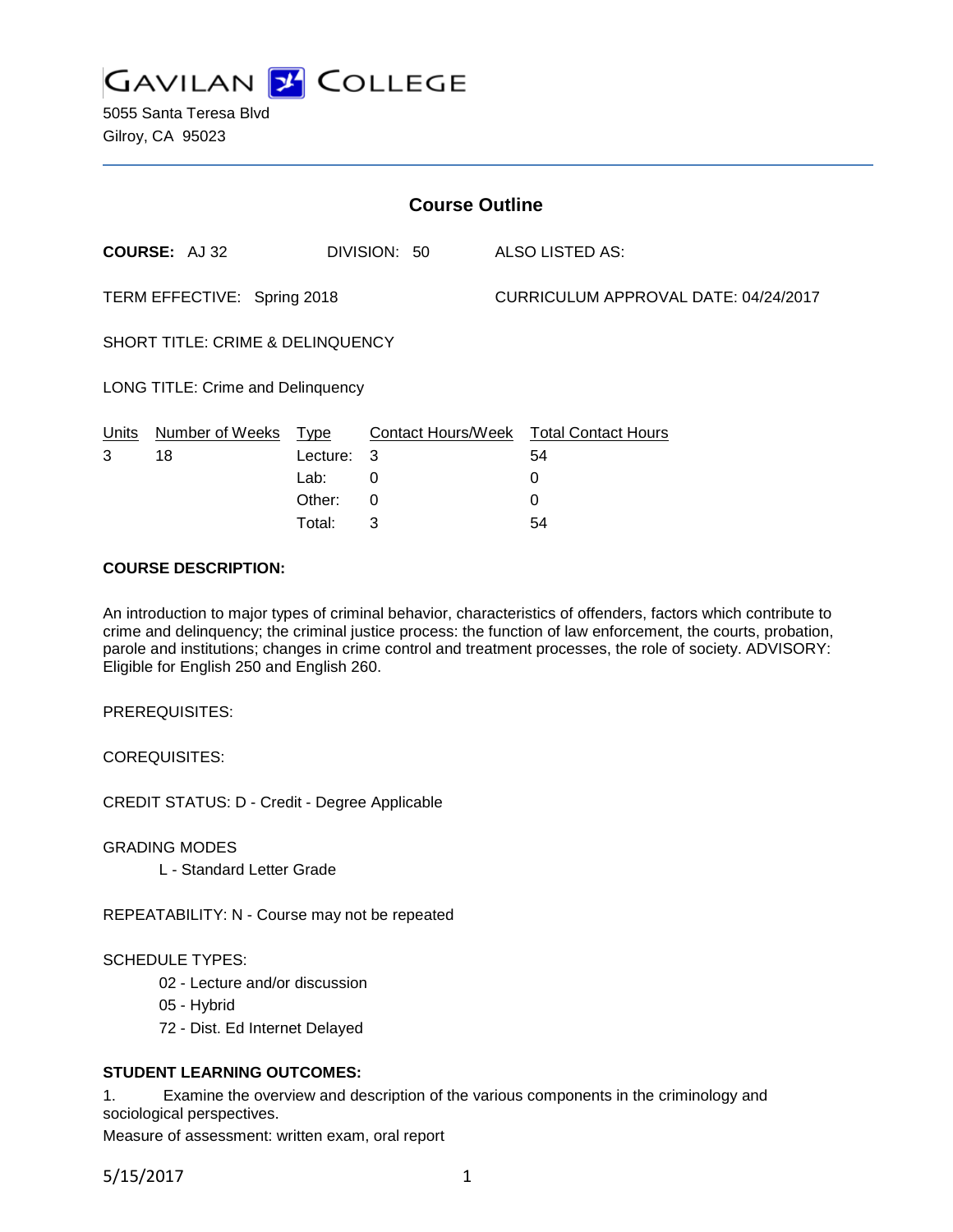Year assessed, or planned year of assessment: 2017 Semester: Fall

2. Define and utilize the various psychological and sociological crime theories, including Classical School of Criminology and Rational choice.

Measure of assessment: written exam, case study

Year assessed, or planned year of assessment: 2017

Semester: Fall

3. Describe the general nature and composition of the special-needs offender population to include mentally ill offenders, sex offenders, gang members, and drug/alcohol dependent offenders.

Measure of assessment: discussion, exam

Year assessed, or planned year of assessment: 2017

Semester: Fall

4. Examine violent crime with emphasis on homicide, robbery, assaults and various other crimes.

Measure of assessment: written exam, discussion

Year assessed, or planned year of assessment: 2017

Semester: Fall

5. Examine the various components of the criminal justice system.

Measure of assessment: written exam

Year assessed, or planned year of assessment: 2017

Semester: Fall

# **CONTENT, STUDENT PERFORMANCE OBJECTIVES, OUT-OF-CLASS ASSIGNMENTS**

Curriculum Approval Date: 04/24/2017

3 Hours

CONTENT: Introduction. Crime and Criminology. Covers the various sociological perspectives involving crime as well as deviance and criminal law. Introduction to criminology.

STUDENT PERFORMANCE OBJECTIVES (SPO): Describe what is meant by the "field of criminology" and summarize the various elements of the criminological enterprise. Explain the difference between crime and deviance. Discuss the different views of the definition of crime and the different purposes of the criminal law. Discuss the historical context of criminology.

# 3 Hours

CONTENT: The Nature and Extent of Crime. Covers profiles in crime, including crime trends and trends in victimization. Also includes race, culture, and gender crime patterns.

SPO: Discuss recent trends in the crime rate and explain the factors that influence these crime rates. Recognize the gender and racial patterns in crime. Compare crime rates under different conditions.

3 Hours

CONTENT: Test. Victims and Victimization. The study and explanation of victimization, various patterns of victimization, and victim-offender relationships.

SPO: Describe the victim's role in the crime process. Explain the greatest problems faced by crime victims. Discuss the ecology of victimization risk. Describe the victim's household and the most dominant victim characteristics. Summarize the most important theories of victimization. Explain the influence of a victim impact statement.

6 Hours

CONTENT: Theories of Crime Causation - Choice Theory. Development and concepts of the theory. Profiles in crime, policy and practice in criminology, and current issues in crime.

SPO: Describe the development and concepts of the rational choice theory. Discuss how offenders structure criminality and how criminals structure crime. Summarize the evidence suggesting that crime is rational. Discuss the elements of situational crime prevention. Explain the elements of general deterrence and discuss the basic concepts of specific deterrence.

6 Hours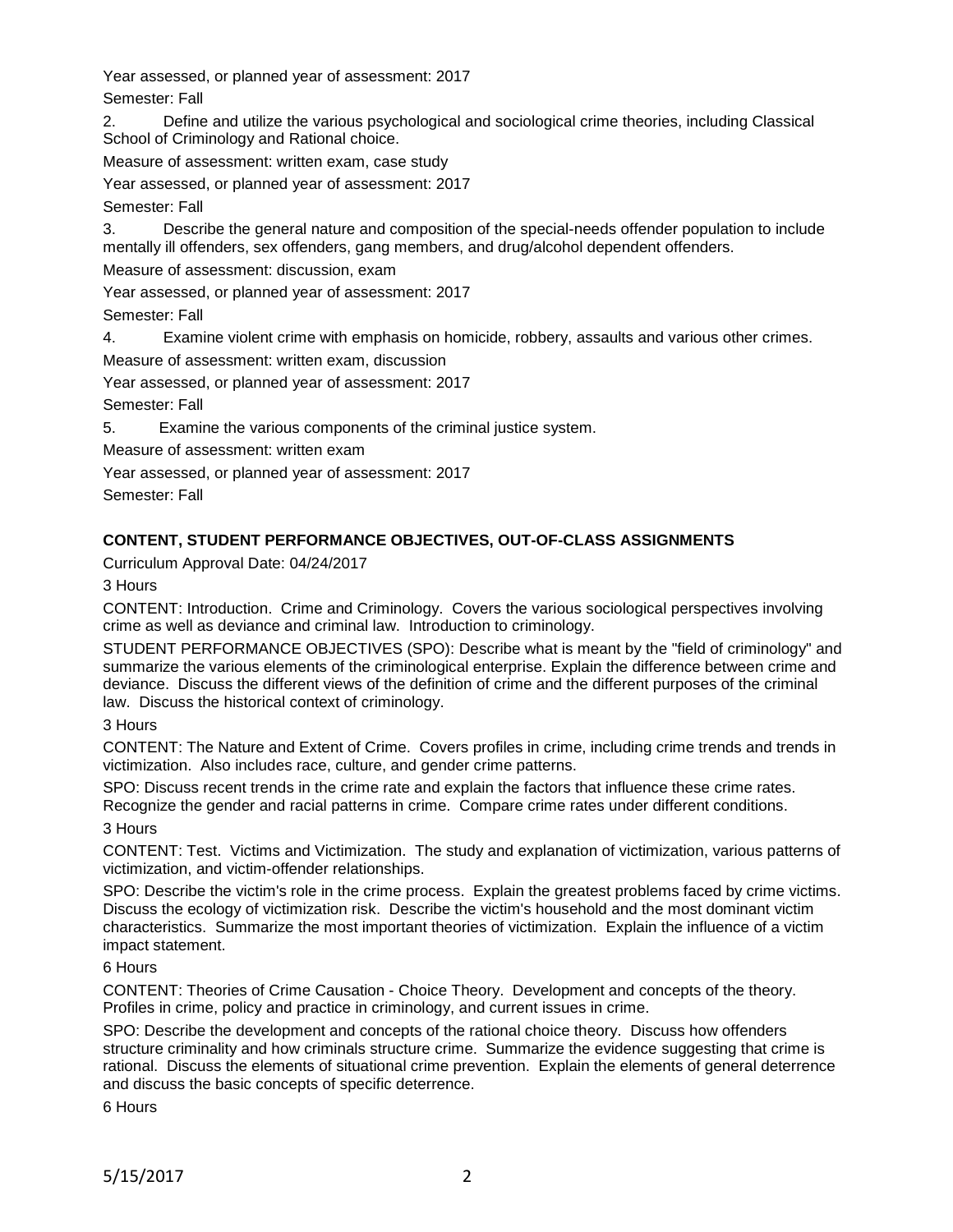CONTENT: Test. Theories of Crime Causation - Trait Theory. Development of theory, including the biological conditions. Discussions will include the psychological and behavioral perspectives.

SPO: Explain the development of the trait theory. Link genetics and the behavioral theory to crime. Explain the evolutionary view of crime. Discuss the elements of the psychodynamic perspective. Discuss the elements of personality that are related to crime.

## 3 Hours

CONTENT: Theories of Crime Causation - Social Structure Theory. Study and analysis of social disorganization and social ecology including the various factors supporting the theories. The anomie and strain theories will also be studied.

SPO: Describe the association between social structure and crime. Explain the elements of the social disorganization theory and of the ecological theory. Explain the anomie and strain theories as well as the subcultural theories.

#### 3 Hours

CONTENT: Theories of Crime Causation - Social Process Theories. The two main areas within the social process include the learning and the control theories. Within the learning theory, discussion will include evaluating the differential association theory and the neutralization theory. Within the control theory, Hirschi's theory will be discussed. The labeling theory will also be presented.

SPO: Analyze the differences between the social learning theory, the social control theory, and the labeling theory. Discuss the effect of family relationships on crime. Explain the link between peers and delinquency.

# 6 Hours

CONTENT: Test. Social Conflict and Critical Criminology.

SPO: Summarize the concept of social conflict and explain how it shapes behavior. Discuss elements of conflict in the criminal justice system. Define the basic ideas of critical criminology. Analyze the differences between the structural theory and the instrumental theory. Describe the basic ideas of critical feminism.

## 3 Hours

CONTENT: Developmental Theories. The foundations of this theory will be covered. The life-course theory and the latent trait theories will be discussed.

SPO: Discuss the history of the developmental theory. Define the term "latent trait". Distinguish between the life-course theory and the latent trait theory.

#### 3 Hours

CONTENT: Test. Violent Crime: Personal and Political. Discussions will include defining the various types of murders/manslaughters, as well as discussing trends involving homicides and assaults. The various types of robbery will be presented. Discussions in special topics in violent crime will include mass murder and serial killings, workplace violence, hate crimes, guns and gun control, and reducing violent crime. This area will also include crimes by and against government.

SPO: Define the various types of murders/manslaughters. Describe the trends involving homicides and assaults. Analyze and define the elements of a robbery and discuss the various types of robberies. Discuss a variety of special topics in violent crime. Describe a variety of crimes by and against the government.

#### 3 Hours

CONTENT: Property Crimes. This area will include various property crimes as well as the most common property offenses.

SPO: Recognize the differences between professional and amateur thieves. Summarize the similarities and differences between petty and grand larceny. Differentiate between fraud and embezzlement. Distinguish between the activities of male and female burglars.

#### 6 Hours

CONTENT: Test. White-Collar and Organized Crimes. Public Order Crimes. The history of white-collar and organized crime will be discussed. Current issues in crime will be presented, including employee fraud, corporate crime, cybercrime, and the mortgage scandal. Such public order crimes as prostitution, human trafficking, pornography, and substance abuse will be presented.

SPO: Define white-collar crime and explain its history. Summarize the various forms of white-collar crime and explain the causes that contribute to this type of crime. Discuss how the Internet is used in public order crimes. Discuss how the makeup of organized crime has evolved. Compare and contrast the different methods of controlling the abuse of drugs.

3 Hours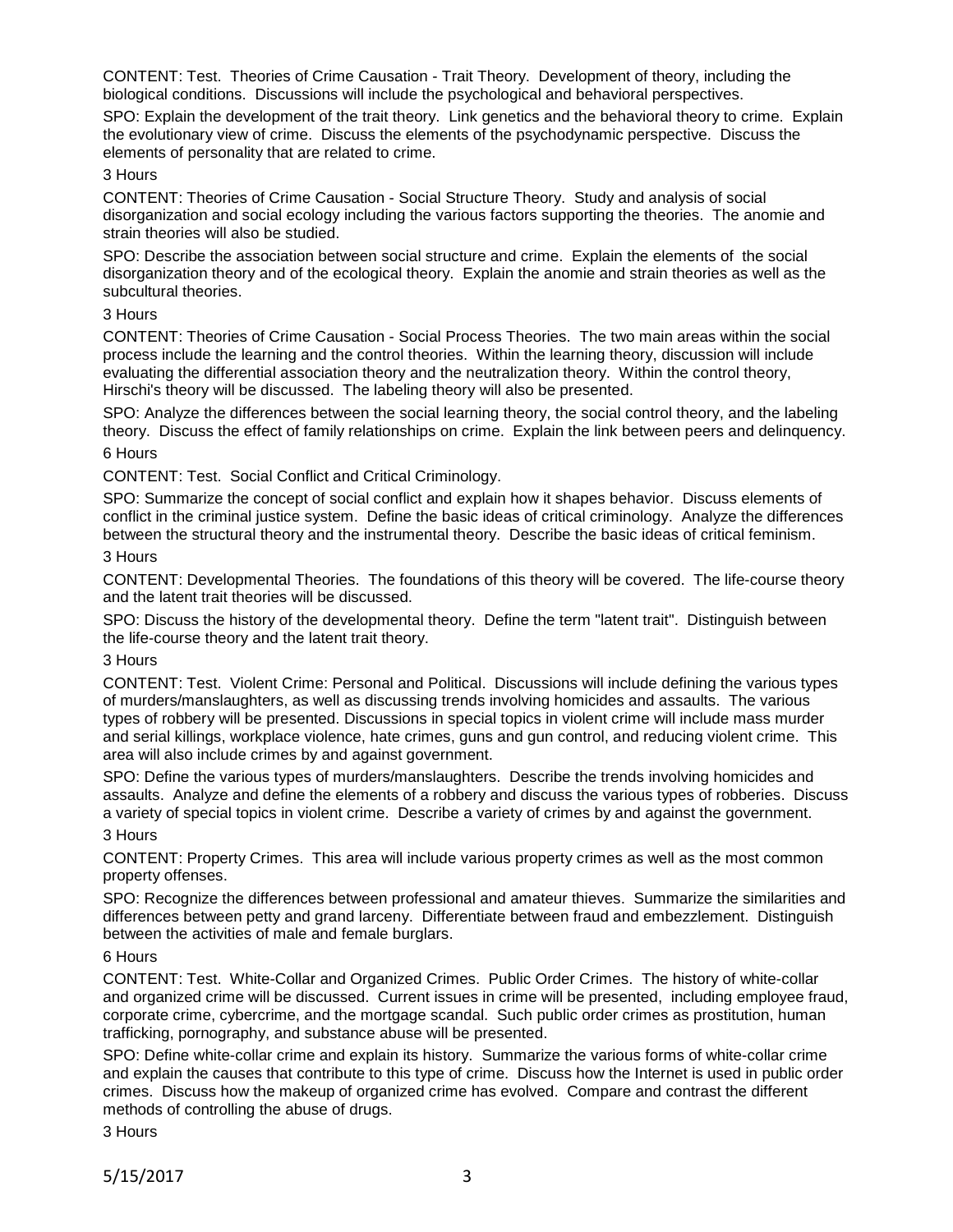CONTENT: The Criminal Justice System. This will include the components of the criminal justice system, policy and practice, and the concepts of criminal justice. Review for final.

SPO: Describe the size and scope of the contemporary justice system. Discuss a variety of criminal justice concept models.

2 Hours

## **OUT OF CLASS ASSIGNMENTS:**

Required Outside Hours: 60

Assignment Description: OUT-OF-CLASS ASSIGNMENTS: Read textbook chapters. Review notes. Complete take home questions. Complete assigned homework. Study for test/midterm/final.

Required Outside Hours: 44

Assignment Description: OUT-OF-CLASS ASSIGNMENTS: Compare case study theory and how it fits into a relevant current event. Analyze case studies. Prepare written report and be prepared to discuss analysis in class.

#### **METHODS OF INSTRUCTION:**

lecture, discussion, video, guest speaker

#### **METHODS OF EVALUATION:**

Writing assignments Percent of total grade: 40.00 % Written Homework, Essay Exams, Term or Other Papers Problem-solving assignments Percent of total grade: 20.00 % Quizzes, Exams Objective examinations Percent of total grade: 40.00 %

#### **REPRESENTATIVE TEXTBOOKS:**

Required Representative Textbooks Siegel, Larry J.. Criminology: The Core, 6th Edition,. Wadsworth, Cengage Learning,2017. ISBN: ISBN: 978-1305642836 Reading Level of Text, Grade: 12 Verified by: Verified by:David Pulido using MS Word

#### **ARTICULATION and CERTIFICATE INFORMATION**

Associate Degree: CSU GE: IGETC: CSU TRANSFER: Transferable CSU, effective 199570 UC TRANSFER: Not Transferable

SUPPLEMENTAL DATA: Basic Skills: N Classification: Y Noncredit Category: Y Cooperative Education: Program Status: 1 Program Applicable

5/15/2017 4